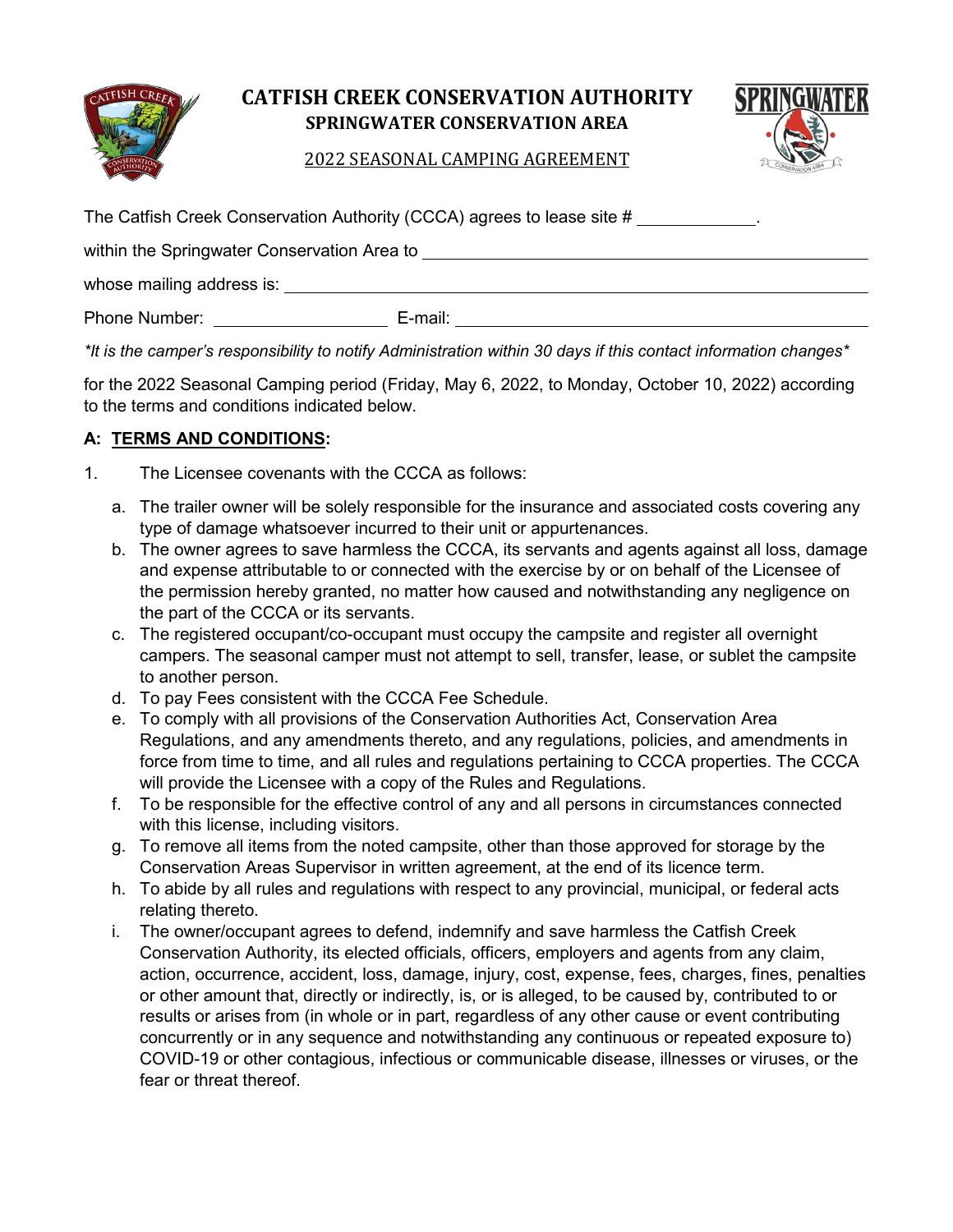- 2. That, in the case the Licensee shall:
	- a. Fail or refuse to comply with the orders or request of the Conservation Areas Supervisor, or
	- b. Permit any conduct or act that fails to comply with acts, policies, and regulations of this Conservation Authority, or
	- c. Fail to make payment of fees and all other monies in accordance with the terms,

\*\* Then this licence may be cancelled immediately by the CCCA without prejudice. In the case where the CCCA terminates this licence, NO REFUND will be issued to the Licensee.

# **B: SITE DEPOSIT & SITE FEES:**

- A minimum deposit of \$50.00 is due by Thanksgiving, to reserve a seasonal site for the upcoming season or the site may be assigned to another customer. The site deposit will be deducted from the total seasonal fee when paid.
- The balance of the seasonal camping fee is due on the seasonal camping opening date (Friday of Mother's Day weekend).
- If the seasonal camper cannot meet the existing fee payment schedule:
	- $\circ$  A \$100.00 admin fee will be applied to the seasonal camper's account at the end of each month until the full balance has been paid and/or eviction occurs.
	- $\circ$  The seasonal camper must make a minimum payment of one month retail serviced camping by Mother's Day Weekend.
		- If the minimum 1-month retail serviced camping is not paid by the Victoria Day Long Weekend, eviction / abandonment procedures will be initiated.

## **C: WARNINGS / CHARGES / EVICTIONS:**

It is conceivable that a person using the Springwater Conservation Area could receive up to three warning notices before they are officially evicted. Written warning notices will be kept on file for transfer from year to year. Warning records will be cleared after five (5) consecutive years of no new warnings being received from the date of the last written notice issues.

The **first warning notice** will be issued as a written notice indicating the infraction and the date the infraction occurred. This notice will be prepared, signed, and delivered in person by the Conservation Areas Supervisor or delegate.

The **second warning notice** will be considered a final warning issued as a written notice indicating the infraction and the date the infraction occurred. This notice will be prepared, signed, and delivered in person by the Conservation Areas Supervisor or delegate.

The **third notice** will serve as an eviction notice. The final warning notice to a seasonal camper will be signed by the General Manager / Secretary-Treasurer and delivered in person by the Conservation Areas Supervisor or delegate.

Vandalism, violent acts against others, illegal drug possession, illegal drug use, and any other egregious and unreasonable behaviour at the discretion of the Conservation Areas Supervisor are not only cause for immediate eviction, but also potential grounds for criminal prosecution.

All eviction notices are final and are not appealable to the Board of Directors of the Catfish Creek Conservation Authority.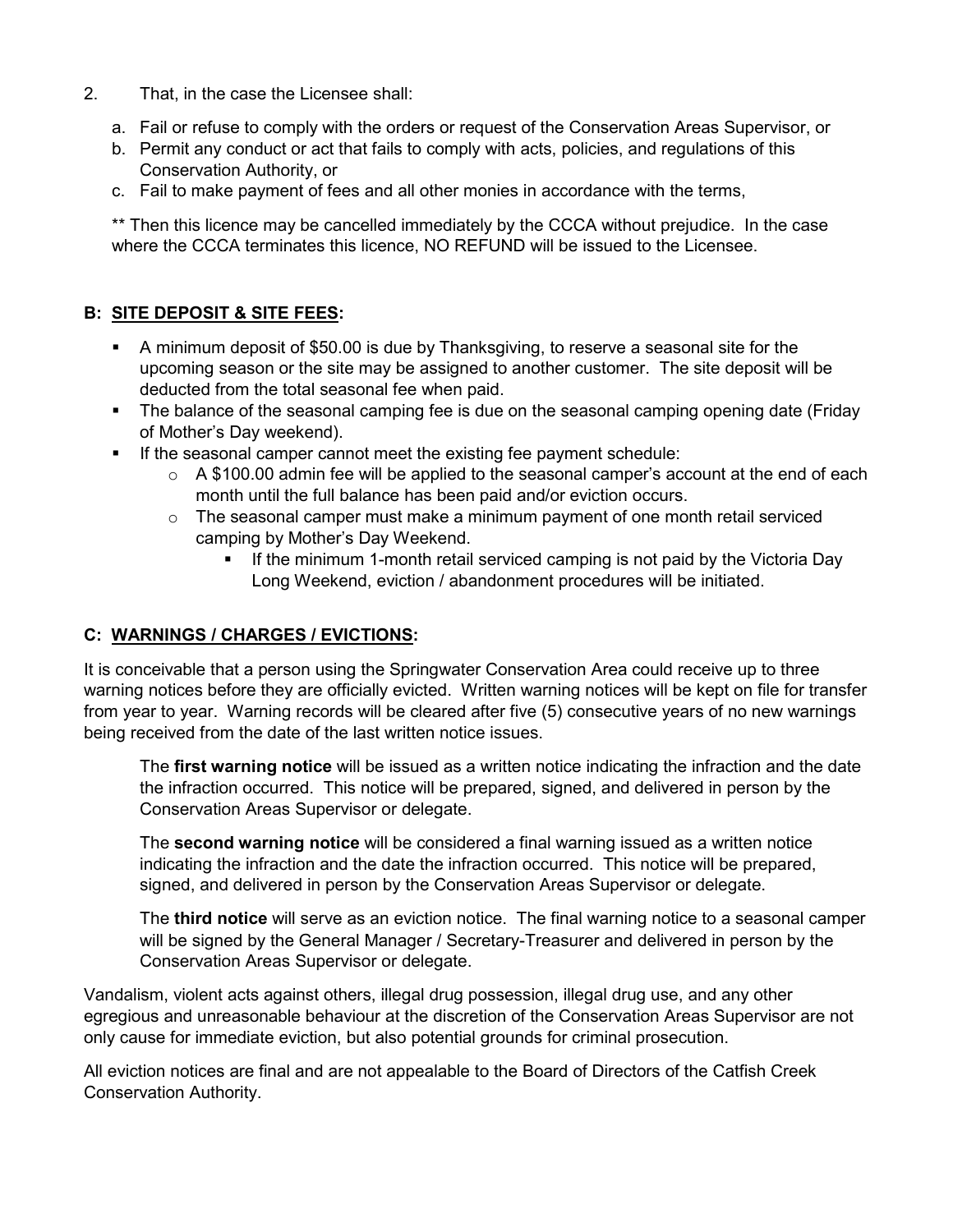## **D: CAMPSITE ABANDONMENT:**

A campsite will be deemed abandoned when a seasonal camper does not:

 Complete the Seasonal Camping Agreement form and pay the associated fees in accordance with the Policies as set out in Section B of the Seasonal Camping Agreement "Site Deposit and Site Fees" above. If deemed abandoned, the trailer will be towed at the trailer owner's expense to a compound where it will be held according to the impound companies' policy on length of storage time. If not claimed by the owner and / or the outstanding balance and storage fees are not paid within the storage period, the trailer will be liquidated to cover its costs including unpaid fees and staff time. Any unpaid accounts will be forwarded to a collection agency.

#### **E: SITE OCCUPATION:**

| <b>OCCUPANT</b><br>(last name, first name) | <b>SPOUSE/PARTNER</b><br>(last name, first name) | <b>CHILDREN *only list those children presently</b><br>residing in the occupant's primary residence |  |
|--------------------------------------------|--------------------------------------------------|-----------------------------------------------------------------------------------------------------|--|
|                                            |                                                  |                                                                                                     |  |
| <b>LICENSE PLATE</b>                       | <b>LICENSE PLATE</b>                             |                                                                                                     |  |
|                                            |                                                  |                                                                                                     |  |

#### **Co-Occupant** – ONLY LIST IF SHARING PAYMENT(S) & RESPONSIBLITY

| <b>CO-OCCUPANT</b><br>(last name, first name) | <b>SPOUSE/PARTNER</b><br>(last name, first name) | <b>CHILDREN *only list those children presently</b><br>residing in the co-occupant's primary residence |  |
|-----------------------------------------------|--------------------------------------------------|--------------------------------------------------------------------------------------------------------|--|
|                                               |                                                  |                                                                                                        |  |
| <b>LICENSE PLATE</b>                          | <b>LICENSE PLATE</b>                             |                                                                                                        |  |
|                                               |                                                  |                                                                                                        |  |

#### **F: SEASONAL ENTRY CARDS:**

- Seasonal Campers will receive one (1) complementary Entry Card per site.
- Each vehicle must STOP, scan the card, and wait for gate arm to raise before entering the campground. These are automated gates, only one vehicle has time to proceed through the gate. Any damage resulting from not following entry procedures will be the responsibility of the vehicle owner/operator.
- If campers arrive without their Entry Card, they must use Lane 1 (closest to the Visitor Centre).
- Any misuse or abuse of the card may result in immediate eviction.

*I, the undersigned, hereby confirm that I will comply with all provision, terms, and conditions at stated above, and contained in the Seasonal Camper Handbook.*

Signature of Principal Occupant Date Date

Signature of Co-Occupant Date Date